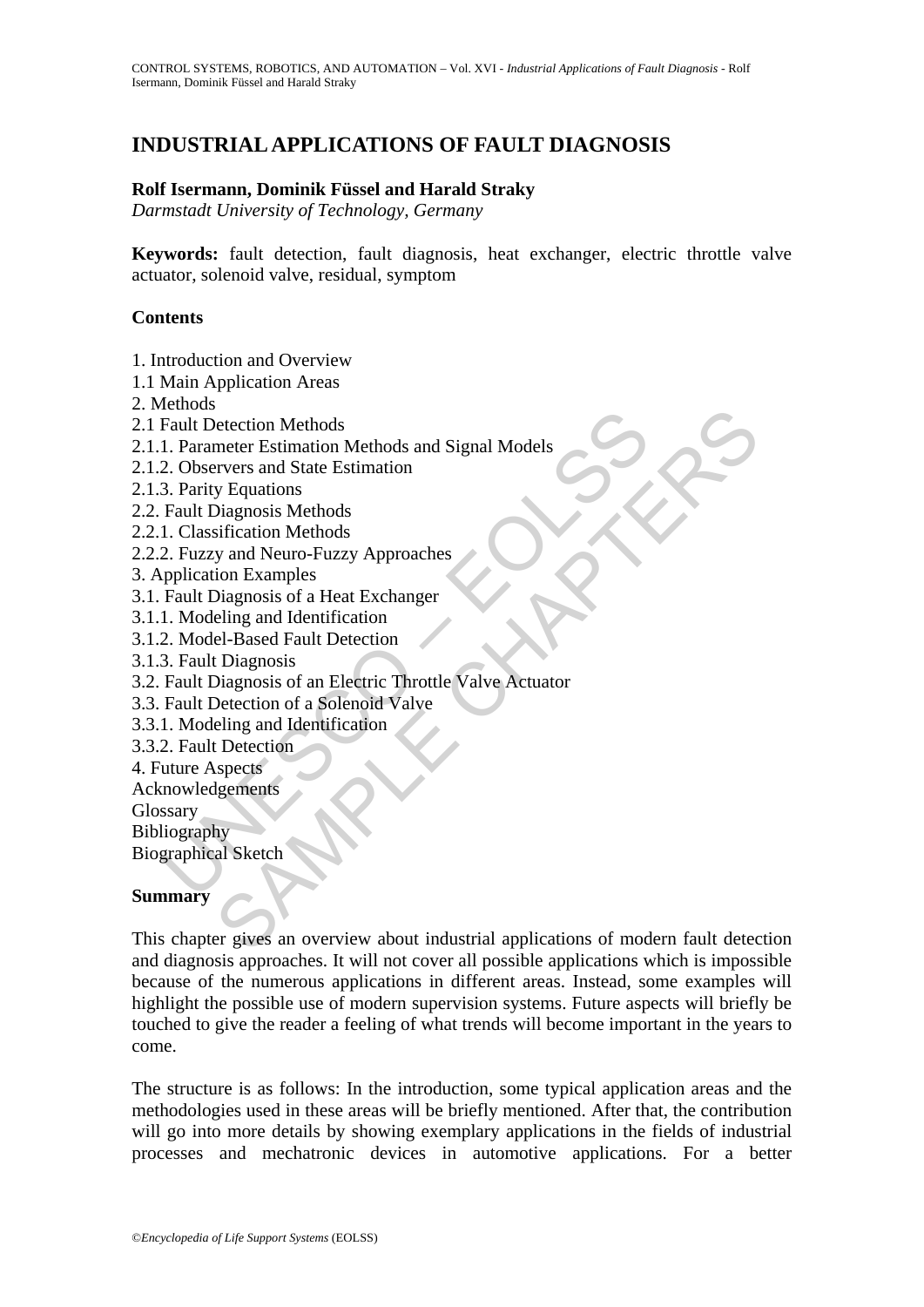understanding of the examples, an introduction into the most important methods will be given first. Finally, a summary with future aspects will be given.

#### **1. Introduction and Overview**

Process supervision systems serve to indicate faulty states of a process and initiate appropriate counteractions. One can distinguish the following three functions:

- *Monitoring:* Measurable quantities are checked and threshold violations are displayed. Alarms are generated to trigger actions from the operator.
- *Automatic protection:* In addition to monitoring, appropriate actions are undertaken to avoid damage or possibly hazardous situations.
- *Supervision with fault diagnosis:* Using advanced mathematical methods, not only simple quantities are checked, but features are calculated, that serve as a basis for a diagnosis identifying different fault causes.

• *Supervision with fault diagnosis:* Using advanced *subditerials*.<br>• *Supervision with fault diagnosis:* Using advanced mathema<br>only simple quantities are checked, but features are calculat<br>basis for a diagnosis identify envision with fault diagnosis: Using advanced mathematical methods,<br>y simple quantities are checked, but features are calculated, that serve<br>is for a diagnosis identifying different fault causes.<br>today's supervision system In most of today's supervision systems only monitoring is performed. This very simple and reliable way of process supervision has nevertheless some drawbacks: It can only be employed when the signals are in steady-state condition. Any dynamic operation would lead to false alarms. During set point changes, those systems are usually deactivated. Closed-loop control further hinders fault detection since fault effects are covered by control actions.

Modern supervision concepts allow not only monitoring and automatic protection but can also help to perform maintenance on demand or an earlier detection of gradually developing faults. They can be employed in closed-loop situations and work even under dynamic operation. That allows a supervision at more levels of technical processes.

# **1.1 Main Application Areas**

If one considers the different application areas, one finds distinctively different requirements for supervision systems that lead to the use of the different methods to detect and diagnose faults.

*Chemical industry and process industry* applications are characterized by a large number of measurement values. The systems usually have relatively large time constants and are relatively robust, not meaning that serious faults can not lead to devastating problems. One finds many relatively simple systems that are sufficiently supervised by limit and plausibility checking. This includes system parts like flow controls, discrete event systems such as transportation devices, valves, etc. Many of these individual components are already equipped with simple diagnosis capabilities. Hydraulic pistons for instance that are used to transport and move parts of a production environment can be equipped with end-position switches to monitor the correct movement. Modern sensors are also equipped with diagnostic circuits that can discover failures and malfunctions. Most of these diagnostic capabilities, however, are limited: Usually they only make a binary decision, meaning they can only discover a total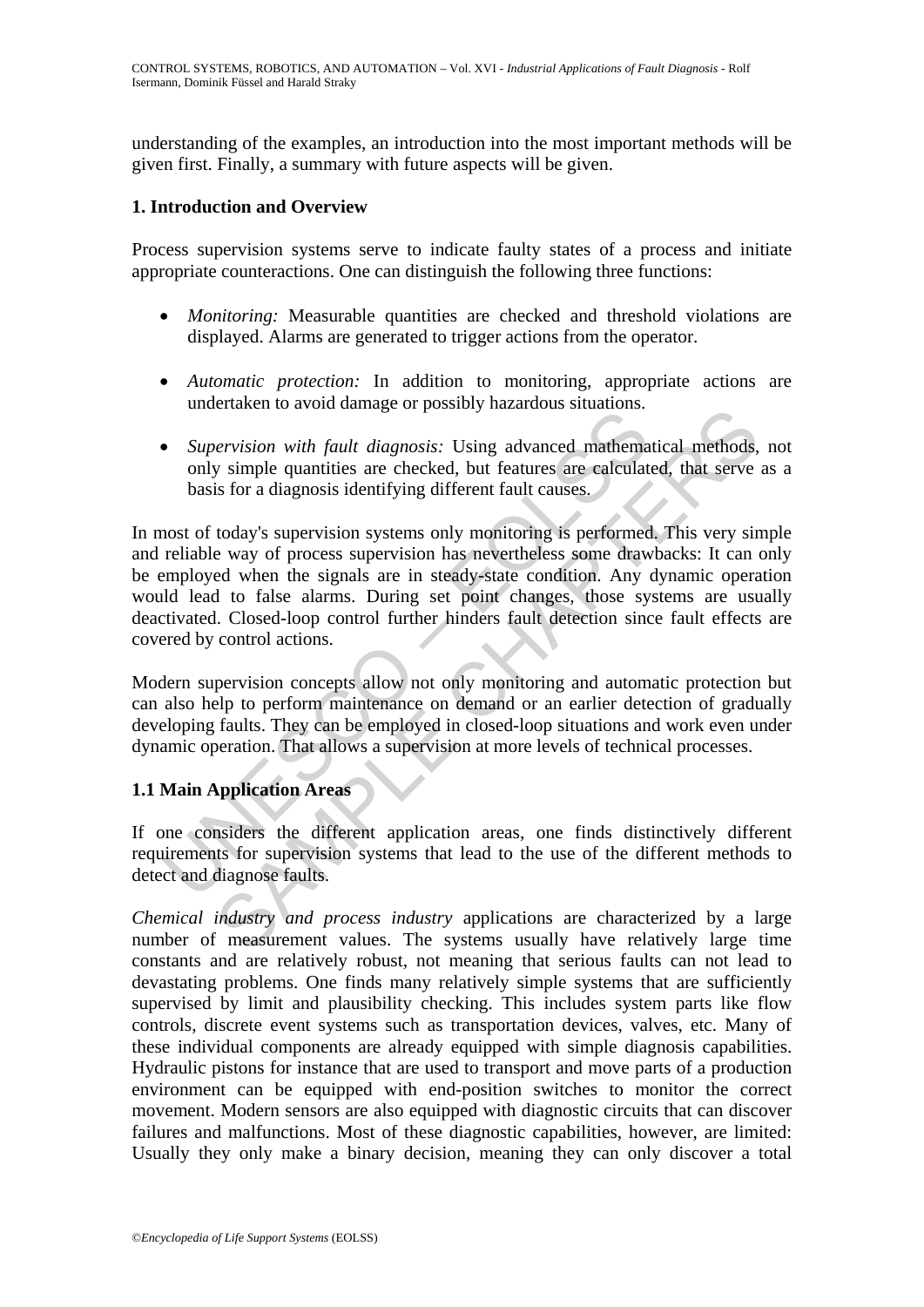breakdown of the devices. Overall, one can state that monitoring is the main task in these applications.

Since there are usually numerous individual devices connected via industrial field bus, the central process control receives many diagnostic signals. The main task of such a process control is to manage this number, select the important, perform automatic protection and display them in appropriate form to the process operator. Consequently, modern methods include approaches like data mining or discrete event logic's; they are usually highly specific to the individual plant.

Still less frequently, supervision with fault diagnosis concepts is realized. They can connect the information from different sensors and actuators to monitor their correct behavior. They are, on the other hand, capable of detecting possibly hazardous situations early on and start appropriate counteractions. They also need an application to the individual process. Typically, only some main or highly critical parts of industrial or chemical factories are equipped with these supervision systems utilizing modern signalprocessing techniques.

ations early on and start appropriate counteractions. They also need in individual process. Typically, only some main or highly critical pair incividual process. Typically, only some main or highly critical pair and actori and you and start appropriate counteractions. They also need an applicational process. Typically, only some main or highly critical parts of industriational process. Typically, only some main or highly critical parts of in *Mechatronic devices and automobiles* are the other important application area of supervision and diagnosis approaches. Examples in automotive applications are the onboard diagnosis capabilities of modern vehicles. They allow us to inform the driver about problems requiring repair or advice him to use the vehicle only in a limited way. These diagnostics are usually driven either by laws for instance in the avoidance of excessive pollution due to malfunctions or by the effort to avoid unwanted stops. In the context of more and more replacements of mechanical by electro-mechanical or electrical components, the self-diagnostics becomes essential for the assurance of safety-critical operation.

Many individual components in vehicles can be described as mechatronic devices where a close connection of the mechanics with actuators and local computational resources is given. These devices are also frequent in modern production processes and they enter more and more areas of today's life. They have the capability to supervise their functionality to a higher degree than traditional devices with separate mechanical and electrical parts have. Hence, there is a strong tendency to design mechatronic devices with built-in supervision with fault detection.

## **2. Methods**

To illustrate the use of modern fault detection and diagnosis capabilities, examples will be given in the following sections. They will be a thermal plant as common in many chemical plants and other examples will be from the automotive area where mechatronic devices are used.

For an easier understanding of the examples, some of the most important modern methods will be described first. They deal with the two problems of fault detection and fault diagnosis.

#### **2.1 Fault Detection Methods**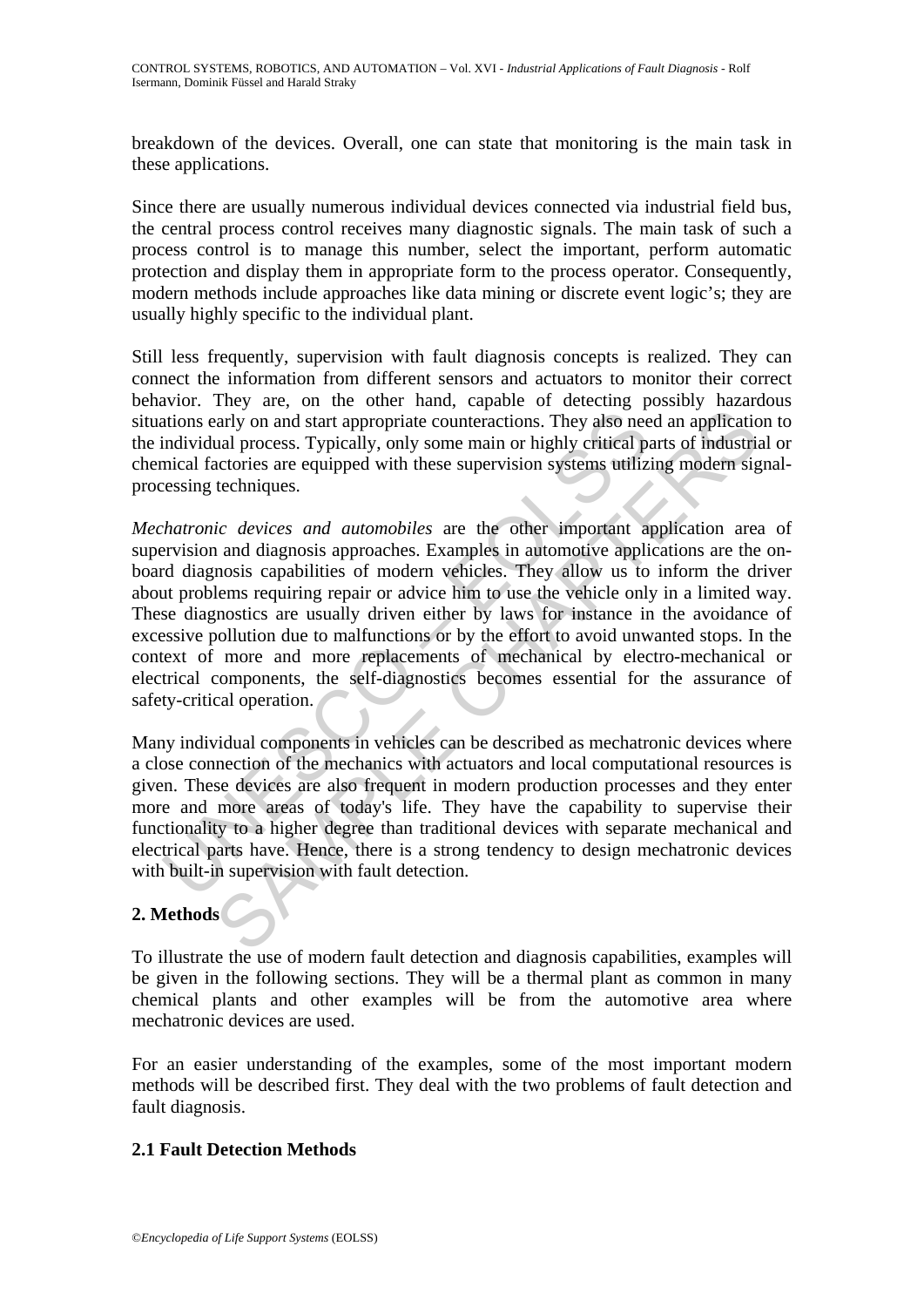Different approaches for fault detection using mathematical models have been developed since the 1980s. In this section, some of these are briefly described.

Figure 1 displays the basic approach of model-based techniques: Using input and output measurements from the process, it can be judged whether or not the expected behavior is still present.

Any change in the system will lead to a deviation of certain signals (usually called symptoms or features) being calculated by the fault detection scheme. A change detection taking the statistical properties of the residuals into account, will identify abnormal situations and trigger the fault diagnosis which identifies the specific fault situation.



Figure 1: Model-Based Fault Detection and Diagnosis

# **2.1.1. Parameter Estimation Methods and Signal Models**

Parameter estimation can be used to detect and isolate faults in a process if faults are reflected in parameters that can be gained from available measurements. The comparison of reference parameters of input-output models with the actual parameters determined by the measurements can indicate the appearance - and sometimes also the size - of the fault. If the process is sufficiently linear, its output  $y(t)$  depending on the input  $u(t)$  can be described by

$$
y(t) = \psi^{T}(t)\theta
$$
 (1)

$$
\boldsymbol{\theta}^T = \begin{bmatrix} a_1 \dots a_n & b_0 \dots b_m \end{bmatrix} \quad \boldsymbol{\psi} = \begin{bmatrix} -y^{(1)}(t) \dots - y^{(n)}(t) & u(t) \dots u^{(m)}(t) \end{bmatrix} \tag{2}
$$

which leads to the following transfer function after Laplace transformation:

$$
G_P(s) = \frac{y(s)}{u(s)} = \frac{B(s)}{A(s)} = \frac{b_0 + b_1 s + \dots + b_m s^m}{1 + a_1 s + \dots + a_n s^n}
$$
(3)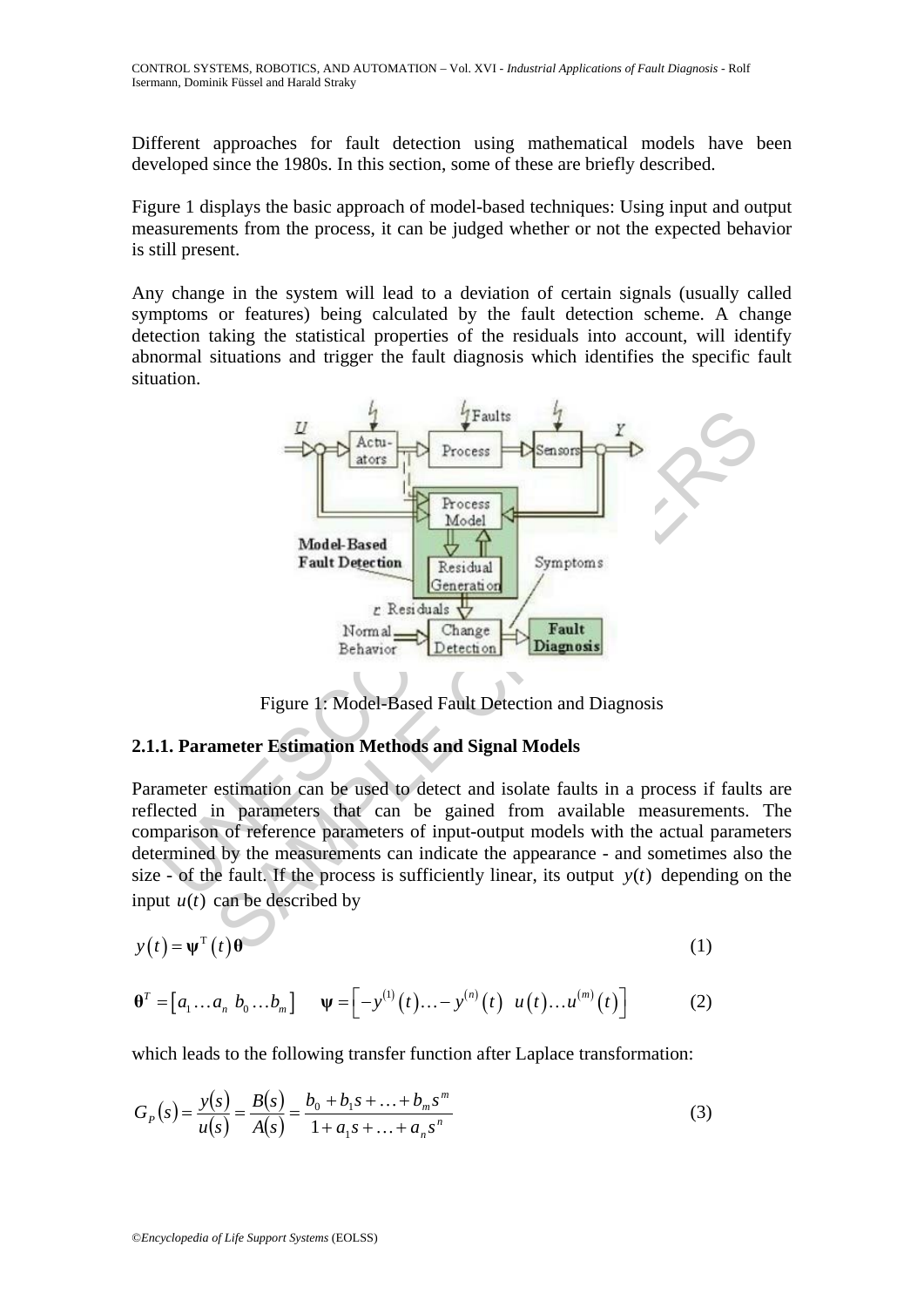Minimizing the equation error  $e(t)$  of such a model in a least-square sense, see Figure 2a, leads to an estimate for the parameters given by

$$
\hat{\boldsymbol{\theta}} = \left[ \boldsymbol{\Psi}^{\mathrm{T}} \boldsymbol{\Psi} \right]^{-1} \boldsymbol{\Psi}^{\mathrm{T}} \mathbf{y}
$$
 (4)

where the matrix **Ψ** and vector **y** contain the measurements and their derivatives at the sample times. Similar estimation schemes can be used for discrete-time models and multi-input multi- output processes. The relationship between the physical parameters (like a stiffness, damping coefficient or resistance) of the process and the model parameters  $a_i$ ,  $b_i$  must then be inverted to draw conclusions about the fault cause.

An alternative estimation approach is shown in Figure 2.b, where the parameters of the model are adopted to yield a minimal output error  $e'(t)$ . In this case, the necessary nonlinear optimization scheme of the estimation requires more computational effort.



Figure 2: Model-based parameter estimation schemes for fault detection

The estimation will produce useful parameter deviations only if the signals are sufficiently excited. This situation is given during set-point changes or dynamic operation. One can also artificially excite the process or even run a special test-cycle on it (typical for end-of-line-testing). Generally speaking, the information gained from parameter estimation is very high, since even from a single-input/single-output process a number of different parameter deviations can be retrieved. A disadvantage is the necessary excitation of the process.

Parameter estimation can also be used in combination with *signal models* where no input is measured. This applies especially to periodic components where an estimation of characteristic values (like resonance frequencies) reveals insight into the process state.

## **2.1.2. Observers and State Estimation**

The state space formulation for dynamic systems

$$
\dot{\mathbf{x}}(t) = \mathbf{A}\mathbf{x}(t) + \mathbf{B}\mathbf{u}(t) \tag{5}
$$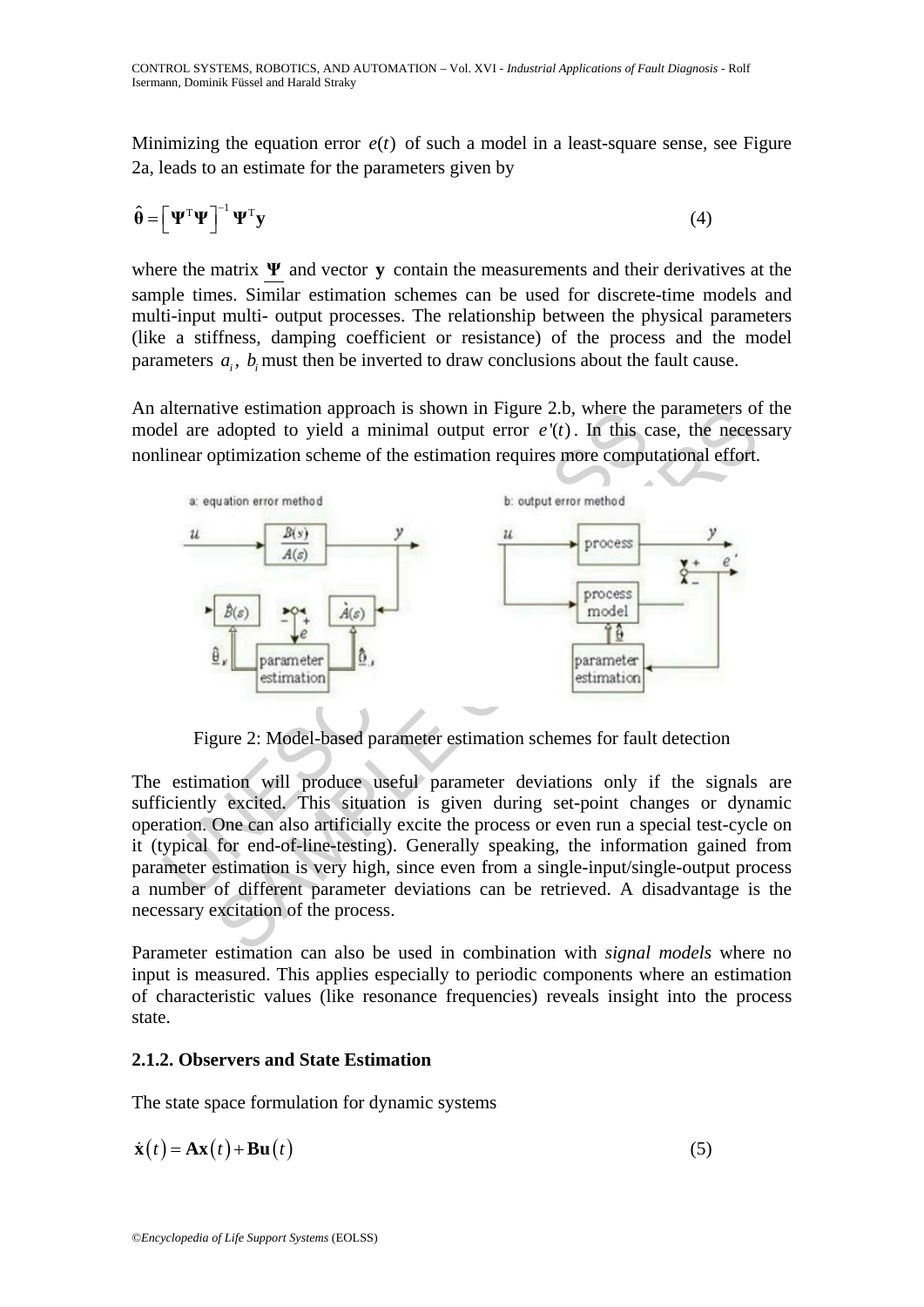CONTROL SYSTEMS, ROBOTICS, AND AUTOMATION – Vol. XVI - *Industrial Applications of Fault Diagnosis* - Rolf Isermann, Dominik Füssel and Harald Straky

$$
\mathbf{y}(t) = \mathbf{C}\mathbf{x}(t) \tag{6}
$$

should be used when considering multi-input/multi-output systems. In state space form, a detailed modeling of fault can be done by distinguishing

- *Additive faults* that appear as an additional term either in 5 (additive to the states) or in 6 (added to the outputs  $\mathbf{v}(t)$ ).
- *Multiplicative faults* are a variation of the system matrices **A, B, C** (usually modeled as additive terms like  $A_{\text{faultv}} = A + \Delta A$ ). These are faults on the *parameters* of the system. Their effect on the symptoms is formed by a multiplication of the parameter change with the corresponding signal amplitude.

By the use of state or output observers, different fault schemes can be constructed. The applicability of each of those methods depends heavily on the specific problem, especially on the degree of analytical redundancy provided by the process measurements. All schemes can be used to observe output signals or states of the system. The following methods are known:

- The use of state or output observers, different fault schemes can bicability of each of those methods depends heavily on the decially on the degree of analytical redundancy provided surements. All schemes can be used to ob of state or output observers, different fault schemes can be constructed.<br>
y of each of those methods depends heavily on the specific prob<br>
on the degree of analytical redundancy provided by the pro<br>
entics. All schemes ca • Observers, excited by one output. That way, the other outputs can be reconstructed and compared with the corresponding measurements. Especially suited for sensor faults. With a bank of observers (*dedicated observer scheme*), each driven by a different output, even the detection of multiple sensor faults becomes possible.
- Observers, excited by all but one output. This procedure is usually simpler to be implemented because the requirements for the observability of the process are less stringent. With a bank of observers (*generalized observer scheme*), a distinction of different faults can again be reached.
- Observers, excited by all outputs. This is suitable if the faults inflict changes on the internal states of the process.
- Kalman filters are used to find changes in the innovation indicating changes of the process.
- Fault detection filters can be observers that are designed to yield multidimensional residuals that point in a certain direction dependent on the specific fault.

Important improvements have been achieved in the extension to nonlinear systems and increased robustness.

## **2.1.3. Parity Equations**

Parity equations are a simple and straight-forward approach to build residuals that indicate faulty systems. Figure 3 shows two basic approaches, the output-error method and the equation-error method. More sophisticated schemes with the ability to isolate different faults can be gained from MIMO processes.

Parity equations require a fixed parameterized model that serves as a reference for the measured behavior. They are closely related to observer methods but their design is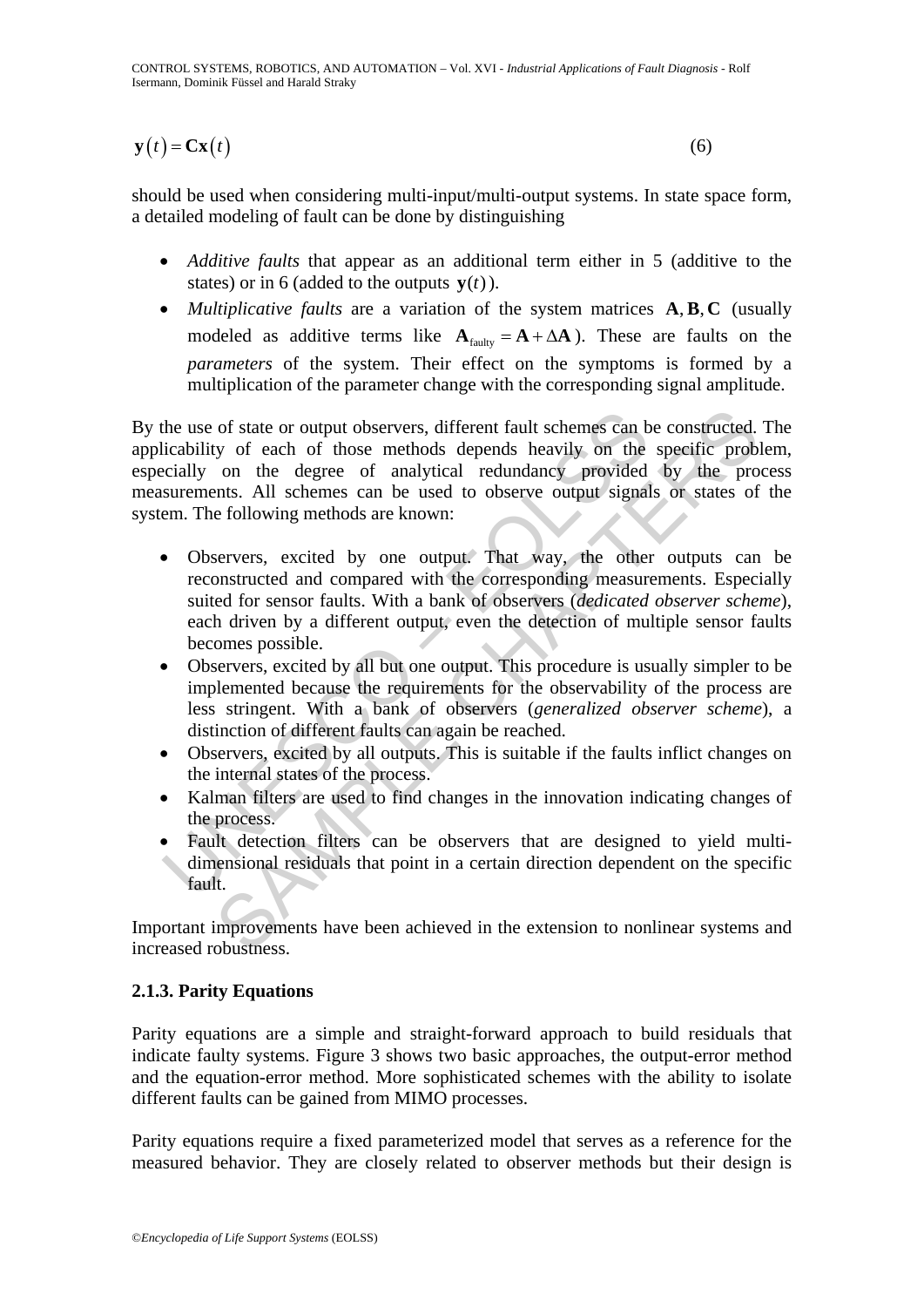sometimes more intuitive. A design from state space equations or directly from the Laplace-transformed differential equations of the process is possible.

#### **2.2. Fault Diagnosis Methods**

With the residuals or features computed by one (or more) of the approaches presented above, a *diagnostic system* can be driven. This system may either use traditional causal reasoning (like fault-symptom trees) or perform a classification task. The latter is usually based on reference examples (labeled by an expert) and automatically derived from measured data. Recently, combinations of neural network techniques and fuzzy logic have gained more attention since they promise to integrate both approaches.



Figure 3: Parity equations for fault detection (compare with the corresponding estimation schemes in Figure 2)

## **2.2.1. Classification Methods**

Multilayer perceptron networks are frequently used to build diagnostic classification systems from reference data. Their advantage is the good software availability and high performance, provided complete data exists and no need for transparency of the diagnosis is present.

Simpler classification methods (like distance-based methods) are also employed.

## **2.2.2. Fuzzy and Neuro-Fuzzy Approaches**

In addition to the symptoms from Figure 1, heuristic symptoms from an operator can augment the analytical ones. Since these are commonly expressed in linguistic terms, a fuzzy logic based system seems appropriate to perform the diagnostic task.

In addition, a-priori knowledge from experienced operators should be included, if present. That knowledge is preferably recovered as rules as well.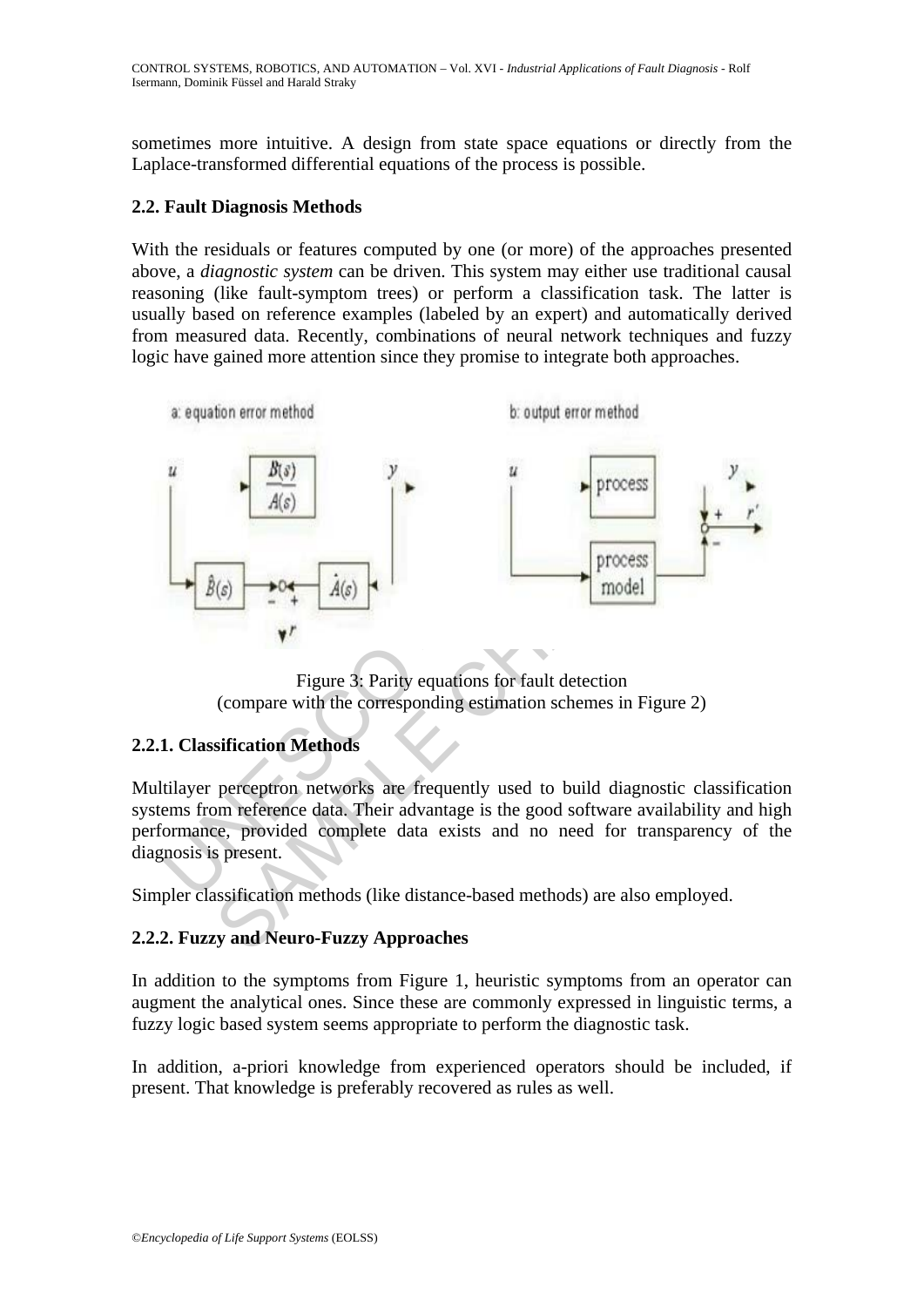

Figure 4: Example of a neuro-fuzzy scheme (SELECT, see) for fault diagnosis

This leads to completely rule-based systems; however, a better performance can be expected if a combination of a technique driven by data and human knowledge is applied. Figure 4 displays a diagnosis system resulting from such a technique. The SElf-Learning Classification Tree (SELECT) is a sequential set of fuzzy rules embedded in a neural network architecture.

Figure 4: Example of a neuro-fuzzy scheme (SELECT, see) for f<br>s leads to completely rule-based systems; however, a better pe<br>ceted if a combination of a technique driven by data and hundled. Figure 4 displays a diagnosis 24: Example of a neuro-fuzzy scheme (SELECT, see) for fault diagnosis<br>to completely rule-based systems; however, a better performance car<br>fr a combination of a technique driven by data and human knowledge<br>give 4 displays a That allows an automatic tuning of the system for optimal performance (membership functions, importance of symptoms or other parameters of the system). It has the ability to learn the relationship between the symptom appearance and the corresponding fault from given data. The resulting diagnostic system is transparent and can be understood by the engineer. In addition, rules can be added manually, if such *a-priori* known rules exist.

The rule set can be improved by a constrained optimization of some of system parameters (including the a-priori known rules).



#### **Bibliography**

- - -

Ballé P., Füssel D., Hecker O. (1997). *Detection and isolation of sensor faults for nonlinear processes based on local linear fuzzy models*, Proceedings of the American Control Conference, Albuquerque: NM.

Ballé P., Nelles O. (1997). *Exchanger based on a bank of local linear fuzzy models of subprocesses*, IFAC Symposium on AI in Real-Time Control, pp. 606-613, Kuala Lumpur: Malaysia.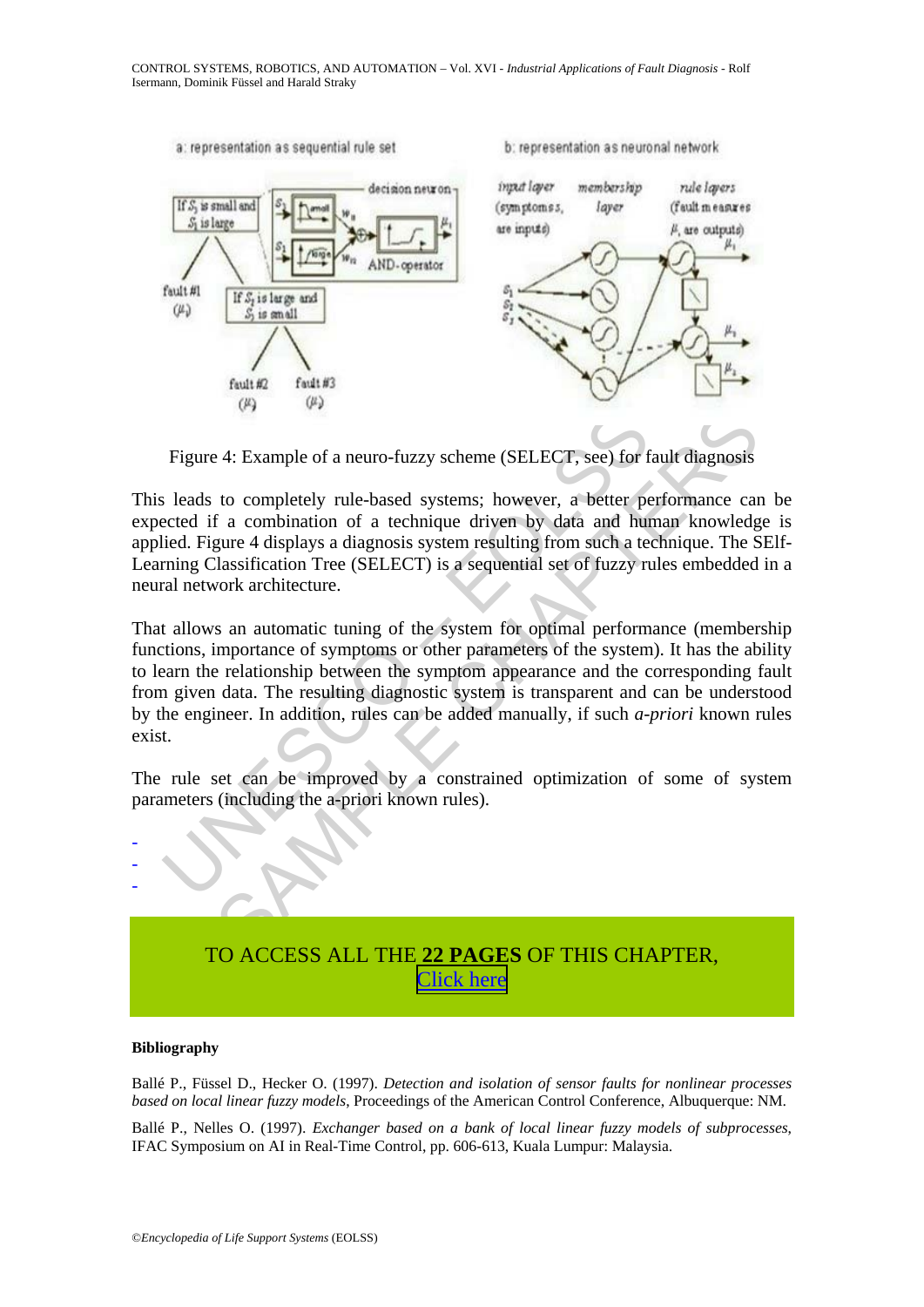Frank P. (1990). *Fault diagnosis in dynamic systems using analytical and knowledge-based redundancy*, Automatica 26, pp. 459-474.

Füssel D. (1997). *Self-learning classification tree (SELECT) - a human-like approach to fault diagnosis*, EUFIT 97, pp. 1870-1875.

Füssel D., Ballé P., Isermann R. (1997). *Closed-loop fault diagnosis based on a nonlinear process model and automatic fuzzy rule generation*, Proceedings of the IFAC SAFEPROCESS 97, pp. 359-364.

Isermann R. (1997). *Supervision, fault detection and fault diagnosis methods - an introduction*, Control Engineering Practice 5(5), pp. 639-652.

Isermann R., Ernst S., Nelles O. (1997). *Identification with dynamic neural networks – architectures, comparisons, applications –*, IFAC Symposium on System Identification, pp. 997-1022, Kitakyushu: Japan.

Krishnaswami V., Rizzoni G. (1994). *A survey of observer based residual generation for FDI*, Proceedings of the SAFEPROCESS 94, pp. 34-39.

Moseler O., Straky H. (2000). *Fault Detection of a Solenoid Valve for Hydraulic Systems in Vehicles*, IFAC Symposium on Fault Detection, Supervision and Safety for Technical Processes (SAFEPROCESS), Budapest: Hungary.

Nelles O., Isermann R. (1996). *Basis function networks for interpolation of local linear models*, IEEE Conference on Decision and Control, pp. 470-475, Kobe: Japan.

Nelles O. (2000). *Nonlinear System Identification*, Springer Verlag, Heidelberg, Germany

Pfeufer T., Ayoubi M. (1995). *Fault diagnosis of electromechanical actuators using a neuro-fuzzy network*, GI-Workshop "Fuzzy-Neuro-Systeme", pp. 231-239, Darmstadt: Germany.

Pfeufer T., Isermann R. (1996). *Intelligent electromechanical servo systems*, IFAC World Congress, vol. J, pp. 83-88, San Francisco: USA.

Straky H., Weispfenning Th. (1999). *Model Based Data Processing in a Mechatronic System*, European Automotive Congress EAEC '99, Barcelona: Spain..

Straky H., Weispfenning Th., Isermann R. (1999). *Model Based Fault Detection of Hydraulic Brake System Components*, European Control Conference ECC '99, Karlsruhe: Germany.

Willsky A. (1976). *A survey of design methods for failure detection systems*, Automatica 12, pp. 601-611

#### **Biographical Sketches**

eler O., Straky H. (2000). *Fault Detection of a Solenoid Valve for Hydrauli*: Symposium on Fault Detection, Supervision and Safety for Technical Processpest: Hungary.<br>
S. O., Isermann R. (1996). *Basis function networks f* or and The CHAPTER (1999). *Fault Detection of a Solenoid Valve for Hydraulic Systems in Veh*<br>
Straky H. (2000). *Fault Detection of a Solenoid Valve for Hydraulic Systems in Veh*<br>
sium on Fault Detection, Supervision and **Rolf Isermann** was born in Stuttgart, Germany. He received the Dipl.-Ing. degree in mechanical engineering in 1962 from the University of Stuttgart. With a thesis on the multivariable control of steam generators he received the Dr.-Ing. degree in 1965. In 1968 he became "Privatdozent" for automatic control at the University of Suttgart and since 1972 "ausserplanmässiger Professor". In July - October 1971 he was visiting Professor at the Purdue-University, Lafayette, USA. Since 1977 he is Professor at the Darmstadt University of Technology and head of the Laboratory of Control Engineering and Process Automation at the Institute of Automatic Control. 1981/82 he served as Dean of the faculty. 1989 R. Isermann received the Dr. h.c. (honoris causa) from L'Université Libre de Bruxelles and 1996 from the Polythechnic University in Bucharest. In 1996 he received the VDE-Ehrenring, the highest scientific award from Verband der Elektrotechnik und Informationstechnik. In September 1998 he was invited as Russell Severance Springer Professor in the Department of Mechanical Engineering at the University of California at Berkeley.

R. Isermann has published books on Modeling of Industrial Processes (1971), Process Identification (1971, 1974, 1988), Digital Control Systems (1977, 1981, 1987) in different languages, Adaptive Control Systems (1992) together with K.-H. Lachmann and D. Matko, Supervision and Fault Diagnosis (1994) and Mechatronic Systems (1999)

Several papers appeared on the dynamics and control of heat exchangers and steam generators, on process modeling, process identification, parameter estimation, computer aided digital control systems design, adaptive control, steady-state optimization and process fault detection and diagnosis. Presently the work